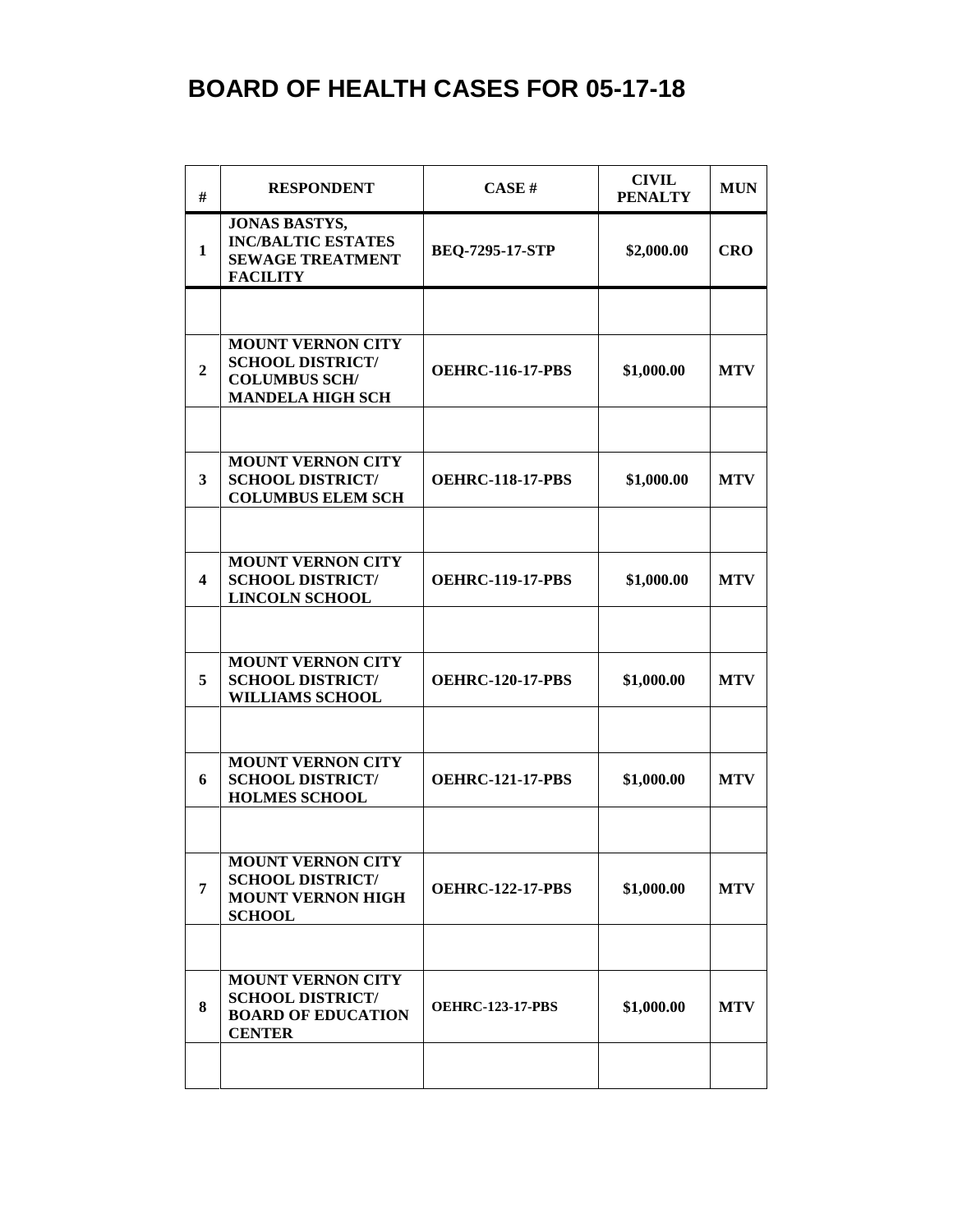## **BOARD OF HEALTH CASES FOR 05-17-18**

| #  | <b>RESPONDENT</b>                                                                                                                   | <b>CASE#</b>             | <b>CIVIL</b><br><b>PENALTY</b> | <b>MUN</b> |
|----|-------------------------------------------------------------------------------------------------------------------------------------|--------------------------|--------------------------------|------------|
| 9  | <b>MOUNT VERNON CITY</b><br><b>SCHOOL DISTRICT/</b><br><b>DAVIS MIDDLE</b><br><b>SCHOOL</b>                                         | <b>OEHRC-124-17-PBS</b>  | \$1,000.00                     | <b>MTV</b> |
|    |                                                                                                                                     |                          |                                |            |
| 10 | <b>MOUNT VERNON CITY</b><br><b>SCHOOL DISTRICT/</b><br><b>GRAHAM SCHOOL</b>                                                         | <b>OEHRC-125-17-PBS</b>  | \$1,000.00                     | <b>MTV</b> |
|    |                                                                                                                                     |                          |                                |            |
| 11 | <b>MOUNT VERNON CITY</b><br><b>SCHOOL DISTRICT/</b><br><b>GRAHAM SCHOOL</b>                                                         | <b>OEHRC-1212-17-PBS</b> | \$2,500.00                     | <b>MTV</b> |
|    |                                                                                                                                     |                          |                                |            |
| 12 | <b>MOUNT VERNON CITY</b><br><b>SCHOOL DISTRICT/</b><br><b>LONGFELLOW ELEM</b><br><b>SCHOOL/REBECCA</b><br><b>TURNER ELEM SCHOOL</b> | <b>OEHRC-1213-17-PBS</b> | \$1,250.00                     | <b>MTV</b> |
|    |                                                                                                                                     |                          |                                |            |
| 13 | <b>MOUNT VERNON CITY</b><br><b>SCHOOL DISTRICT/</b><br><b>THORNTON HIGH</b><br><b>SCHOOL</b>                                        | <b>OEHRC-1214-17-PBS</b> | \$4,500.00                     | <b>MTV</b> |
|    |                                                                                                                                     |                          |                                |            |
| 14 | <b>LONGO'S PARK DELI,</b><br><b>INC/PARK DELI</b>                                                                                   | <b>PHP-004-17-ATUPA</b>  | \$1,550.00                     | <b>POC</b> |
|    |                                                                                                                                     |                          |                                |            |
| 15 | M-1 DELI, CORP/M-1<br><b>DELI</b>                                                                                                   | <b>PHP-069-17-ATUPA</b>  | \$1,050.00                     | <b>MTV</b> |
|    |                                                                                                                                     |                          |                                |            |
| 16 | <b>ALEXIS HERNANDEZ/</b><br><b>LA COSTENA DELI</b><br><b>GROCERY</b>                                                                | <b>PHP-001-18-ATUPA</b>  | \$1,050.00                     | YON        |
|    |                                                                                                                                     |                          |                                |            |
| 17 | <b>RNF FOOD MART, INC/</b><br><b>SARA FOOD MART</b>                                                                                 | <b>PHP-013-18-ATUPA</b>  | \$2,100.00                     | <b>POC</b> |
|    |                                                                                                                                     |                          |                                |            |